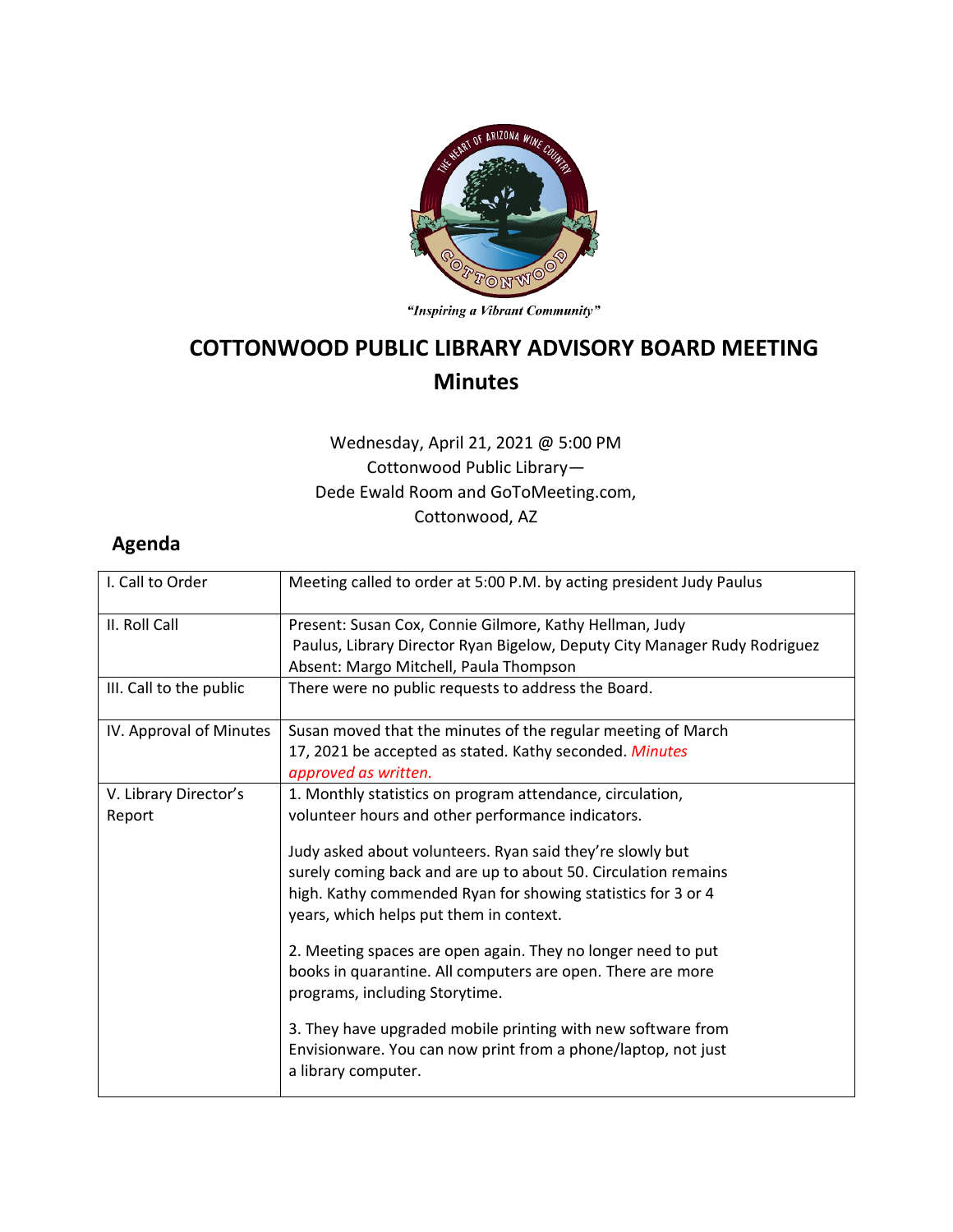|                          | 4. Margo received a letter from a library patron praising Jan                                                                                                                                                                                                                                                                                                                                                                                                                                                                                                                                                                                                                                                                                                                                                                                                                                                                                                                                                                                                                  |
|--------------------------|--------------------------------------------------------------------------------------------------------------------------------------------------------------------------------------------------------------------------------------------------------------------------------------------------------------------------------------------------------------------------------------------------------------------------------------------------------------------------------------------------------------------------------------------------------------------------------------------------------------------------------------------------------------------------------------------------------------------------------------------------------------------------------------------------------------------------------------------------------------------------------------------------------------------------------------------------------------------------------------------------------------------------------------------------------------------------------|
|                          | Marc and his friendliness and helpfulness.                                                                                                                                                                                                                                                                                                                                                                                                                                                                                                                                                                                                                                                                                                                                                                                                                                                                                                                                                                                                                                     |
| VI. Unfinished Business  | 1. Volunteer appreciation barbecue: Saturday, April 24 from 2-4<br>PM at Garrison Park. Margo, Paula, and Kathy volunteered to<br>bring cookies.<br>2. Adoption of Materials Borrowing Policy to include<br>recommendation to the City Council to eliminate late fees. Ryan<br>presented a basic policy based on one at Prescott Valley Public<br>Library. Lost/damaged books must be paid for. He made some<br>modifications to check-out quantities. It is an internal policy<br>and won't have to go to Council, however Council will need to<br>approve "no late fee on overdue materials." Susan moved to<br>adopt the Materials Borrowing Policy, with the<br>recommendation to eliminate overdue fines through Council.<br>Connie seconded. Motion passed. There was general discussion<br>about the best way to present this to Council. Ryan noted that<br>many in the library network have already eliminated overdue                                                                                                                                                |
|                          | fines.<br>3. Future Volunteer Opportunities and Volunteer Strategic Plan.<br>Jamie is creating a volunteer strategic plan. She is meeting one<br>on one with current volunteers. How can we best utilize and<br>recruit volunteers? How can we best recognize them? Monday<br>Facebook posts will be dedicated to volunteers. The APS grant<br>will be used for the Summer Reading Program as well as<br>volunteer recruitment and appreciation. The library would like<br>some volunteer-led workshops and classes. Susan is working<br>with the garden. There could be subcommittees for the Comic<br>Expo, the Book Fair, Code of Conduct, Christmas float, digitizing<br>historic documents, etc. As the Library Advisory Board evolves,<br>volunteers could sign up for projects they would like to work<br>on. Ryan wants to be sure to include teens. Judy commented<br>that as a volunteer, the library staff is friendly and welcoming.<br>Susan asked Rudy about when the LAB transition to Work<br>Group will be presented to Council. Rudy said it will be May 18. |
| <b>VII. New Business</b> | 1. Summer Reading Program. Planning has been challenging<br>due to the pandemic. Some programs will be virtual, some live.<br>The theme is "Tales and Tails." Prizes will include opportunities<br>for Out of Africa, the Fish Hatchery, the Humane Society, the<br>Police Department and police dog, and horses at Deadhorse<br>Ranch State Park. The \$2000 APS grant will help fund prizes.<br>Judy suggested donation jars for the SRP. Kathy said that they                                                                                                                                                                                                                                                                                                                                                                                                                                                                                                                                                                                                               |